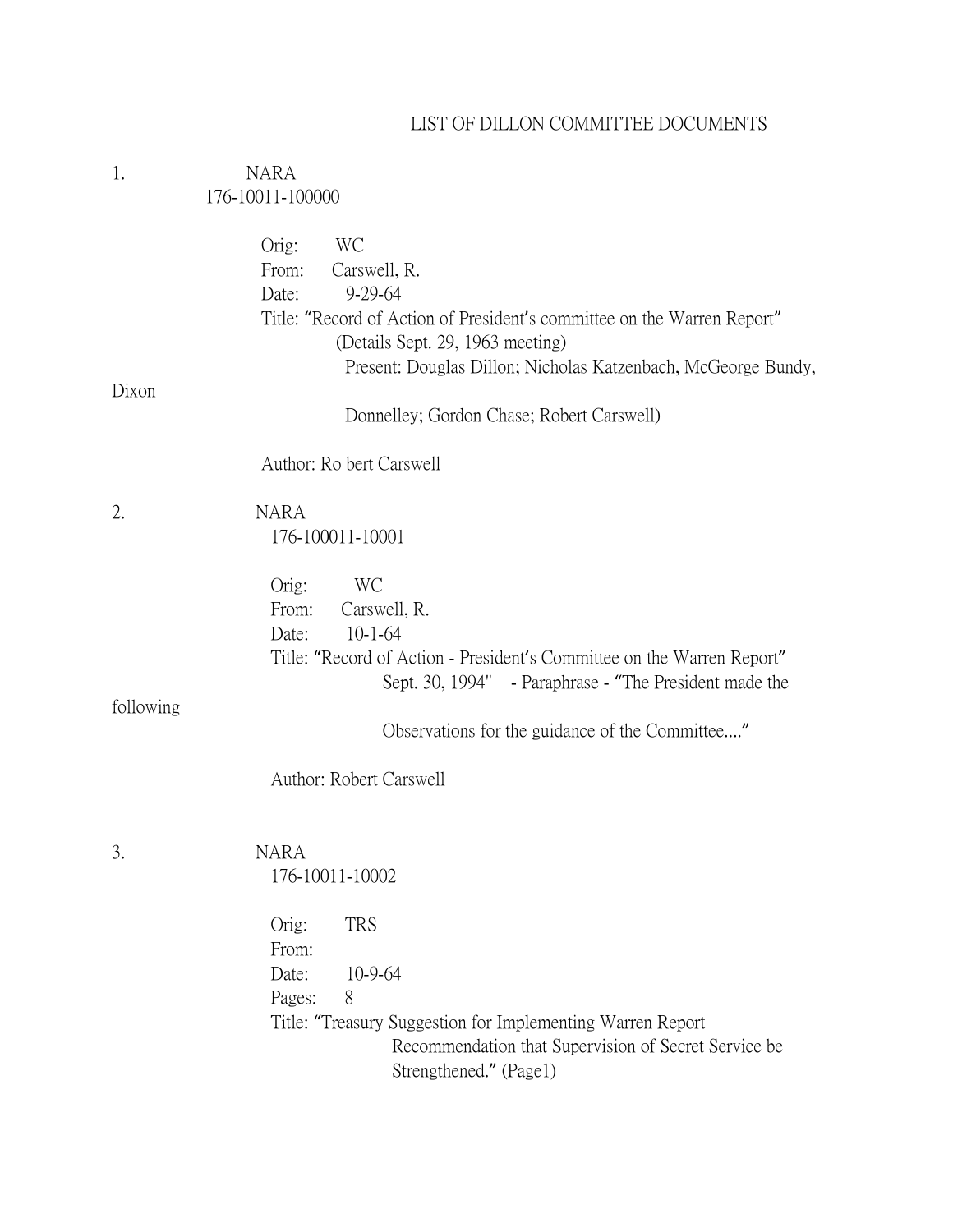|                 | "Briefing Memorandum on the State of Liaison with other<br>Agencies involving intelligence" (authored by Robert |
|-----------------|-----------------------------------------------------------------------------------------------------------------|
| Carswell)       |                                                                                                                 |
|                 | Attached is a memo entitled "Confidential" starts out "purpose                                                  |
| of              | The study." No author.                                                                                          |
| 4.              | <b>NARA</b><br>176-10011-10003                                                                                  |
|                 | <b>TRS</b><br>Orig:                                                                                             |
|                 | Carswell, R.<br>From:                                                                                           |
|                 | To:<br>Members of Warren Report Committee                                                                       |
|                 | Date:<br>10-9-64                                                                                                |
|                 | 84<br>Pages:                                                                                                    |
|                 | Title: "To members of the President's Committee on the Warren Report."                                          |
|                 | "Attached are briefing papers on various phases of Pres.                                                        |
| Protection."    |                                                                                                                 |
|                 | Memo from Howard P. Willens (Federal Legislation re Ass.)<br>1.                                                 |
|                 | 2.<br>"A Bill" to amend Title 18 to provide penalties for                                                       |
| assassin        |                                                                                                                 |
|                 | 3.<br>Treasury Suggestion for Implementing Warren Report Rec.                                                   |
|                 | That Supervision of Secret Service be strengthened.                                                             |
|                 | Briefing Paper - PRS Participation in Advance                                                                   |
| Arrangments for |                                                                                                                 |
|                 | The President.                                                                                                  |
|                 | (Author of Above - Elliot C. Thacker)                                                                           |
|                 | "Briefing paper for the President's Committee on the<br>4.                                                      |
| Warren Report   | Manpower Assistance from Other Agencies."                                                                       |
|                 | (Author of Above - Thomas J. Kelley)                                                                            |
| Warren          | "Briefing paper for the President's Committee on The<br>5.                                                      |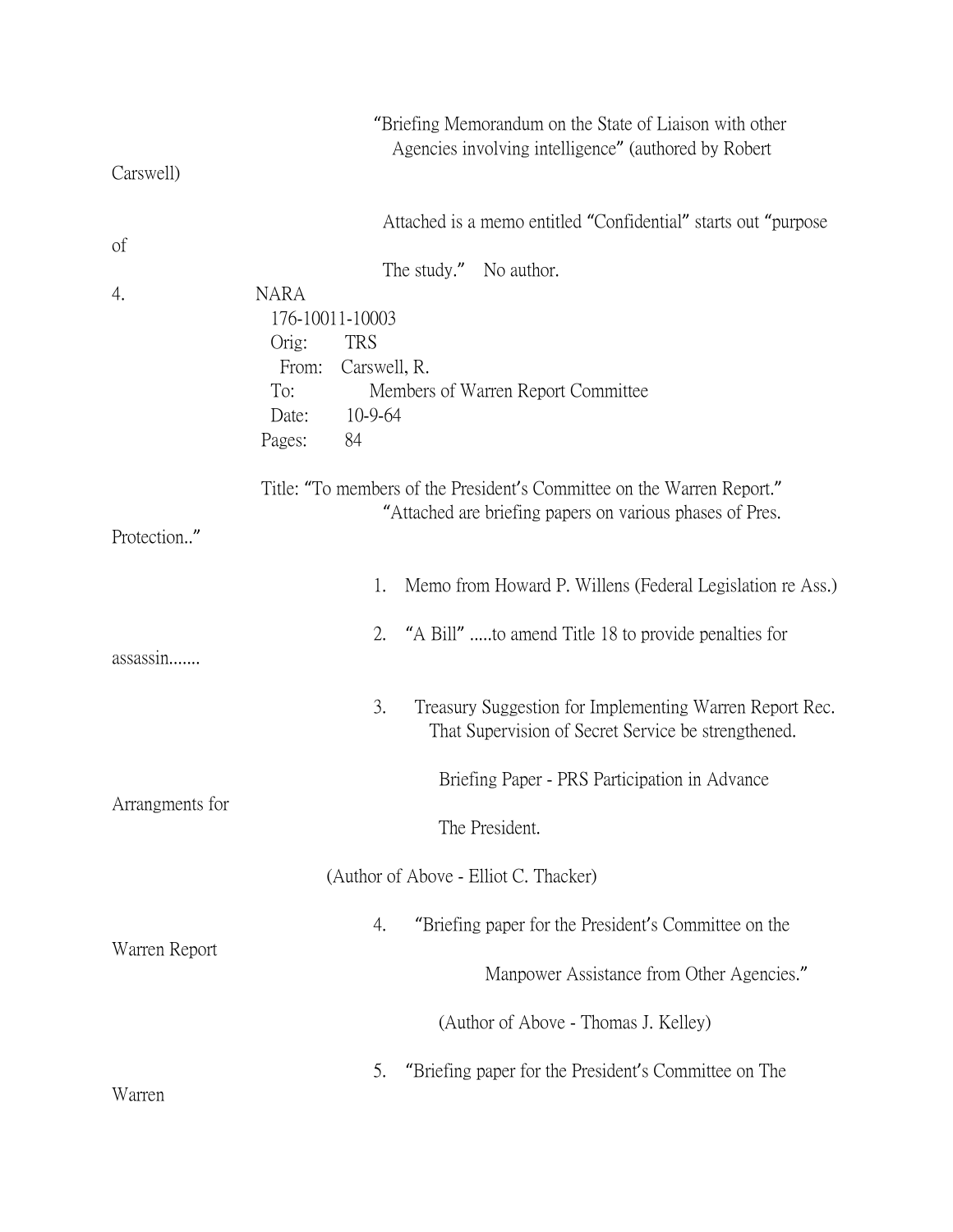| Kelley         | Report."<br>"Buildings and Route Surveys" - Author - Thomas                                                                                                |
|----------------|------------------------------------------------------------------------------------------------------------------------------------------------------------|
| Police Schools | 6.<br>"USSS Lecture Outline on Protection of the President"<br>For Guidance of Special Agents Appearing before                                             |
|                | (Date - January, 1956 - No Author noted)                                                                                                                   |
| communications | "Confidential - Request from LBJ to Director of CIA to form an<br>7.<br>Interagency Task force re: adequacy of present                                     |
|                | security measures. - dated 10-12-64.                                                                                                                       |
| Communications | Attached memo: "Suggested Members of                                                                                                                       |
|                | Security Survey Group."                                                                                                                                    |
| Carswell       | "Briefing Memorandum of the State of Liaison with other<br>8.<br>Agencies involving intelligence." Author: Robert                                          |
| 9.             | Briefing paper on Development of Criteria to identify individuals<br>Dangerous to the President." Author: Robert Carswell                                  |
|                | U.S. Secret Service - Protective Information Guidelines<br>10.<br>Author: James J. Rowley                                                                  |
|                | Memo from Chief Rowley to SAICs and Resident Agents<br>11.<br>"Criteria for Local Law Enforcement Regarding Secret Service<br>Protective Functions"        |
|                | Standing Committee for Development of Workable Criteria for<br>12.<br>The Identification of Individuals Dangerous to the President.<br>(No author/No date) |
|                | Draft of Press Release Discussed but not used at 9/30 meeting<br>13.<br>With the President." 9-30-64.                                                      |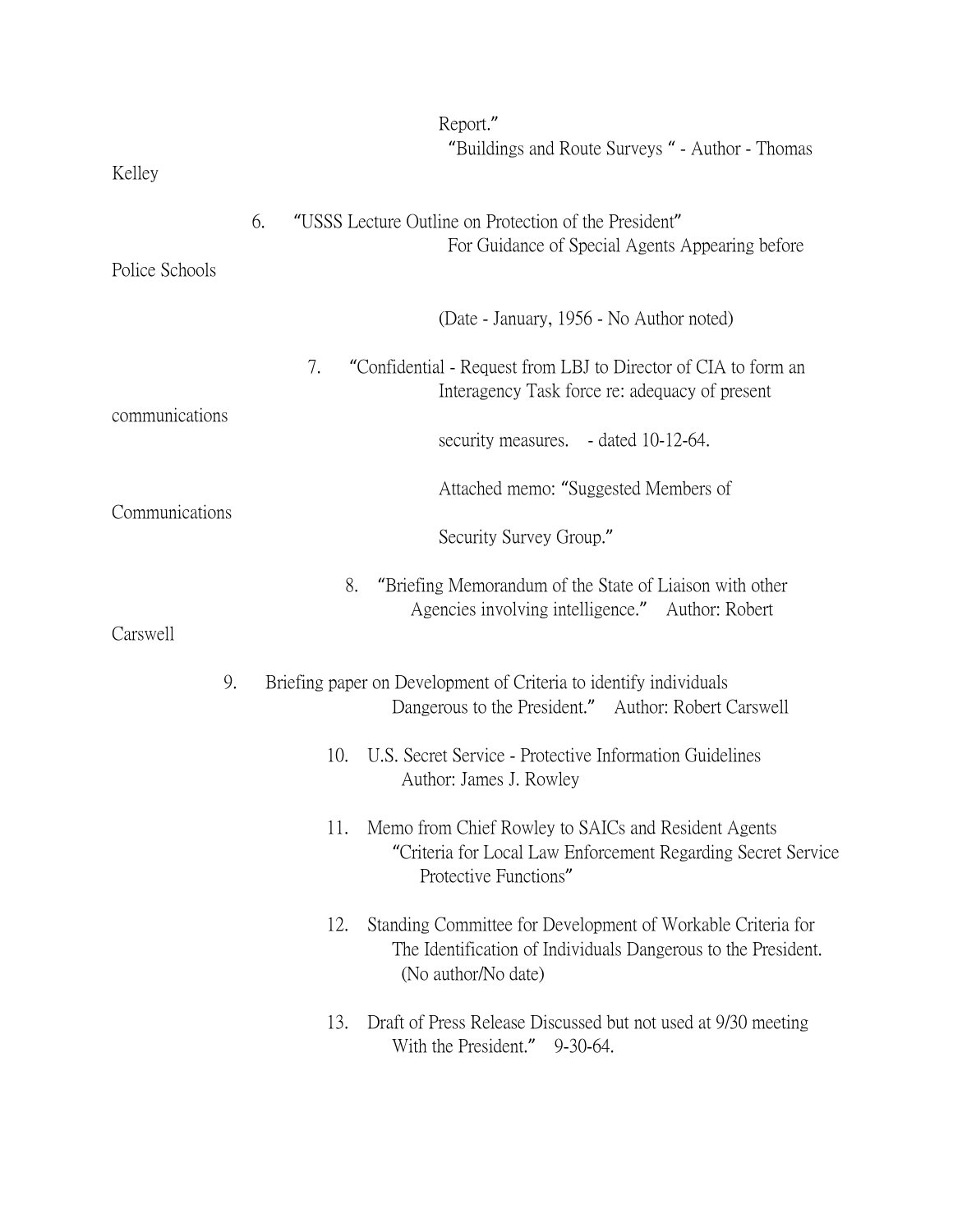| 5.           | <b>NARA</b>                                                           | 176-10011-10004                                                                                                                 |
|--------------|-----------------------------------------------------------------------|---------------------------------------------------------------------------------------------------------------------------------|
|              | Orig:<br>From:<br>To:<br>Date:<br>Pages:<br>Title:                    | <b>DOS</b><br>Crockett, W.<br>Dillon, C.D.<br>10-16-64<br>3<br>Letter which designates Henri G. Grignon as the Dept.'s rep. To  |
| work         |                                                                       | With committee concerning the recs of the Warren                                                                                |
| Commission   |                                                                       | "In addition, the following Circular Airgrams involving                                                                         |
| Presidential |                                                                       |                                                                                                                                 |
| four         |                                                                       | Protection have been sent to all U.S. Missions abroad:" Lists                                                                   |
|              |                                                                       | enclosures.                                                                                                                     |
| 6.           | <b>NARA</b>                                                           | 176-10011-10005                                                                                                                 |
| 7.           | Orig:<br>From:<br>Date:<br>Pages:<br><b>NARA</b>                      | <b>DOS</b><br>Rusk, D.<br>10/28/59<br>1<br>Title: Memo from Secty. Of State to "All American Diplomatic and Consular<br>Posts." |
|              | 176-10011-10006<br>Orig:<br>From:<br>To:<br>Date:<br>Pages:<br>Title: | <b>DOS</b><br>Rusk, D.<br>All Diplomatic Posts<br>6-19-64<br>$\overline{2}$<br>Presidential Protection (June 19, 1964)          |
| 8.           | <b>NARA</b><br>176-10011-10007                                        |                                                                                                                                 |
|              | Orig:                                                                 | <b>TRS</b>                                                                                                                      |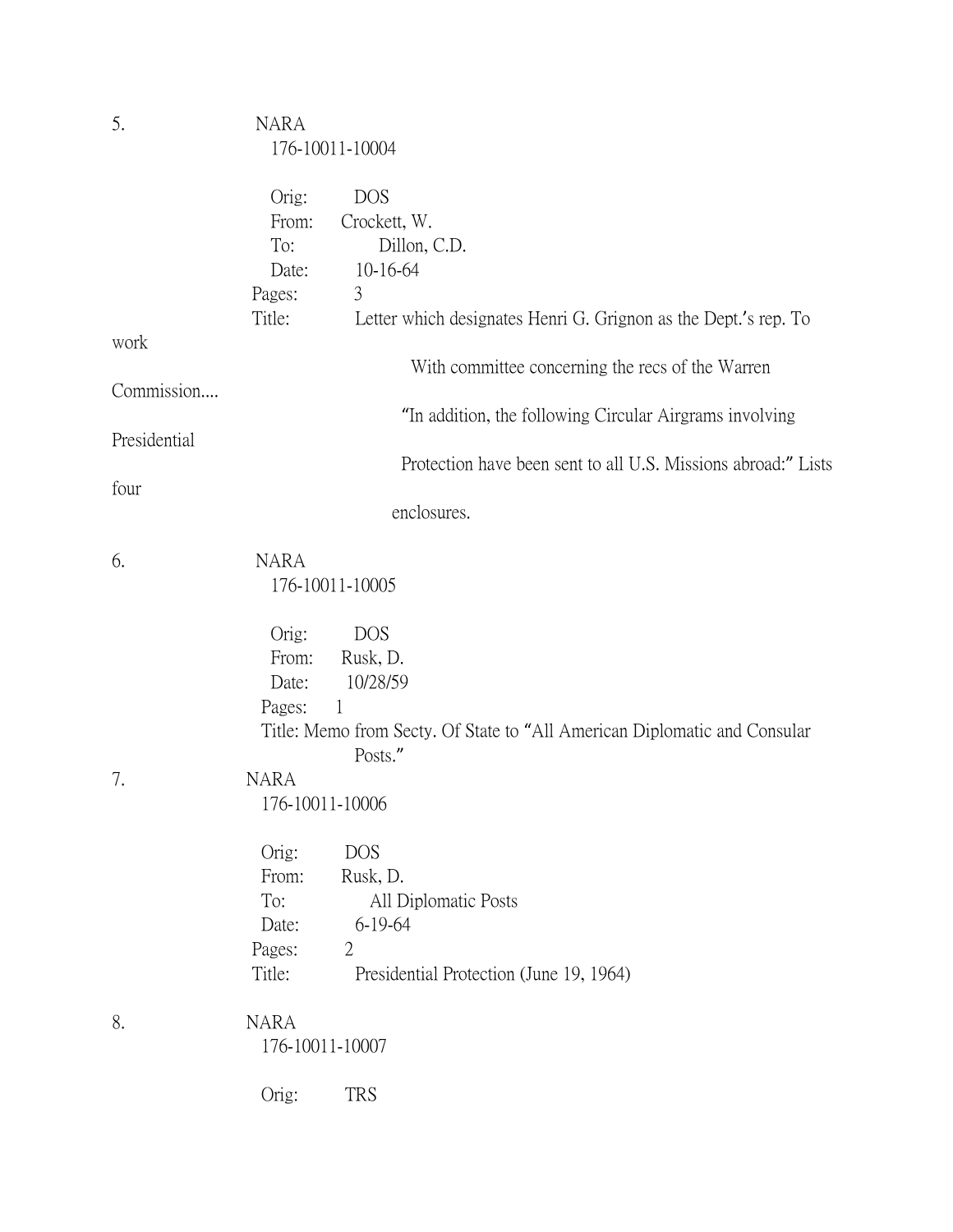|     | 11-23-64<br>Date:<br>Pages:<br>2<br>Title: "Top-Level Supervision of the Secret Service"<br>(Discusses ousting Rowley - no author - date: Nov. 23, 1964)                                                                     |
|-----|------------------------------------------------------------------------------------------------------------------------------------------------------------------------------------------------------------------------------|
| 9.  | <b>NARA</b><br>176-10011-10008<br>Orig:<br><b>CIA</b><br>To:<br>Dillon, C. Douglas<br>11-23-64<br>Date:<br>Pages:<br>$\mathbf{1}$<br>Memorandum for Douglas Dillon from John McCone re: Informer<br>Title:<br>Rewards."      |
| 10. | <b>NARA</b><br>176-10011-10009<br>Orig:<br><b>CIA</b><br>00/00/00<br>Date:<br>Pages: 5<br>Title:<br>"Inclusion of Informer Reward Authority in Proposed legislation"<br>No Author and No Date.                               |
| 11. | <b>NARA</b><br>176-10011-10010<br>Orig:<br>FBI<br>12-3-64<br>Date: L<br>Pages: 5<br>Title: "Agreement Dated _________, 1964 between the FBI and SS Concerning<br>Presidential Protection."<br>Stamped "Draft 12/3/64."       |
| 12. | <b>NARA</b><br>176-10011-10014<br><b>TRS</b><br>Orig:<br>Title:<br>Report of President's Committee on the Warren Report<br>12-4-64<br>Date:<br>Title:<br>Report of President's Committee on the Warren Report."<br>Pages: 10 |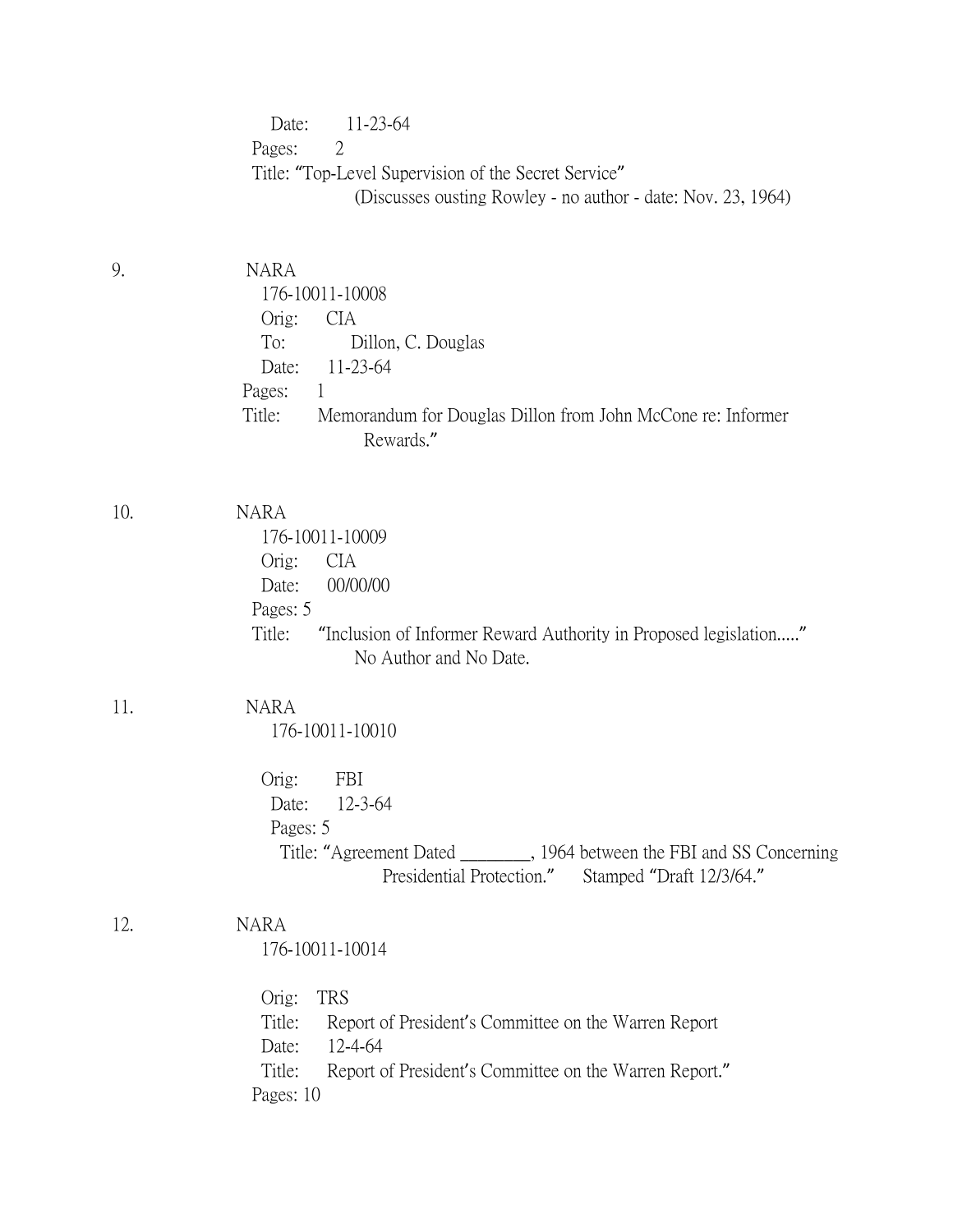| 13. | <b>NARA</b><br>176-10011-10013                                                                                                                                                              |
|-----|---------------------------------------------------------------------------------------------------------------------------------------------------------------------------------------------|
|     | Orig: TRS<br>From: Carswell, R.<br>To: Carey, W.<br>Date: 12/04/64<br>Pages: 1                                                                                                              |
|     | Title:<br>Memorandum to Messrs. Carey/Chase/Mertz/Willens.<br>"The attached is the proposed working draft of a final<br>Report by the Committee to the President."<br>From: Robert Carswell |
| 14. | <b>NARA</b><br>176-10011-10011                                                                                                                                                              |
|     | Orig:<br>FBI<br>00/00/00<br>Date:<br>Pages: 1<br>Title: Appendix A "Information to be Furnished on Individuals Referred"<br>No date/No author.                                              |
| 15. | <b>NARA</b><br>176-10011-10012                                                                                                                                                              |
|     | Orig:<br>FBI<br>00/00/00<br>Date:<br>Pages: 2<br>Title:<br>Appendix B "Types of Individuals to be Referred"                                                                                 |
| 16. | <b>NARA</b><br>176-10011-10015                                                                                                                                                              |
|     | Orig:<br>FBI<br>Date: 00/00/00<br>Pages 4<br>Title: "Agreement Between the Fbi and the SS Concerning Presidential Prot.                                                                     |

Agency File # 1B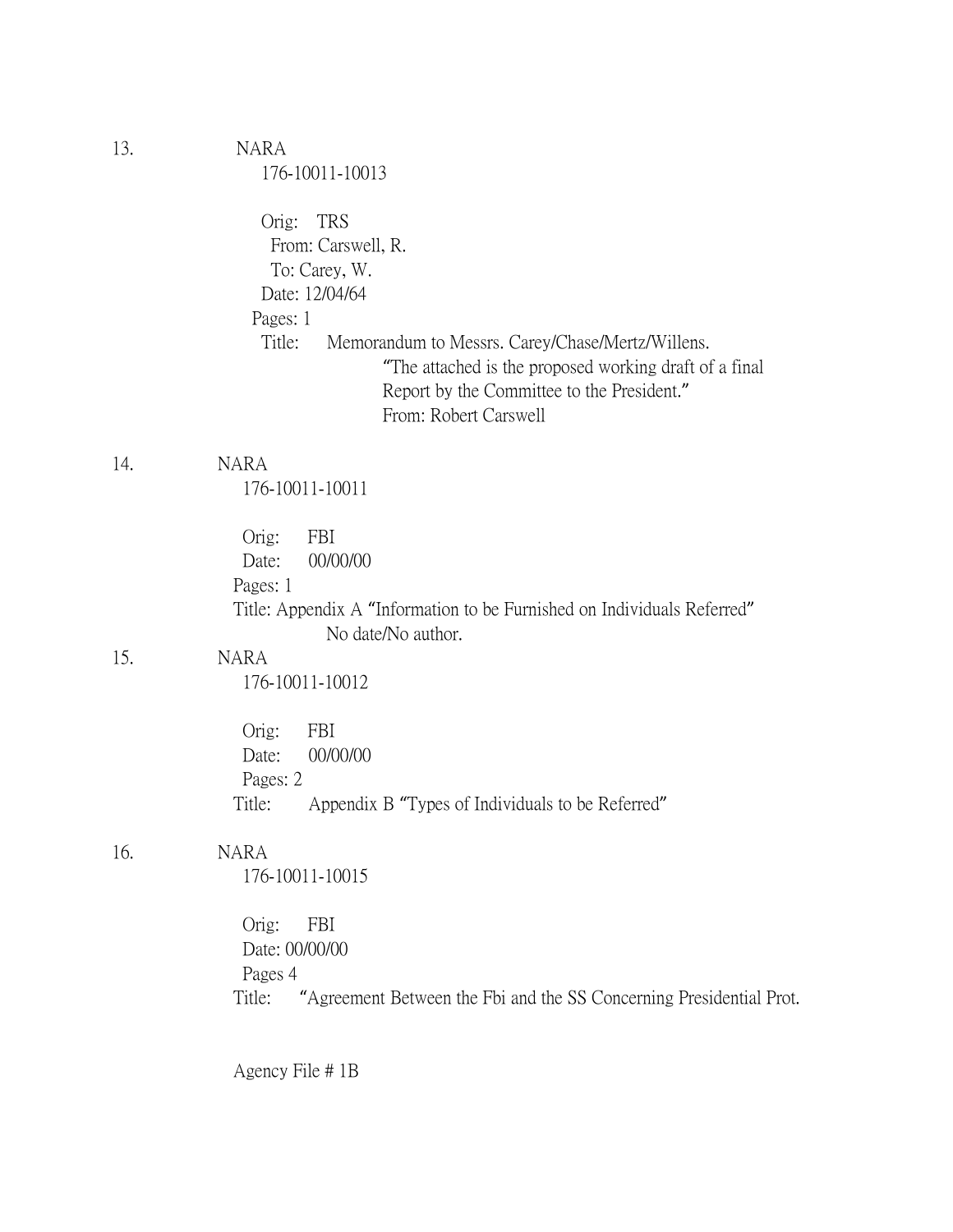## 17. NARA

176-10011-10016

 Orig: FBI Date: 00/00/00 Pages: 1 Agency File No. 1B Title: Appendix A - "Information to be Furnished on Individuals Referred"

### 18. NARA

176-10011-10017

 Orig: FBI Date: 00/00/00 Ag. File No: 1C Pages 2 Title: Appendix B - "Types of Individuals to be Referred."

## 19. NARA

 176-10011-10018 Agency File No. 2

 Orig: USSS From:USSS Date: 00/00/00 Pages: 2 Title: "Report of U.S.S.S. on the Assassination of president kennedy" Table of Contents (only)

### 20. NARA

 176-10011-10019 Agency File No. 2A

 Orig: USSS From: USSS Date: 00/00/00 Pages: 2 Hard Title (Exhibits to the Report of the USSS on the Assassination of Pres. Kennedy)

21. NARA